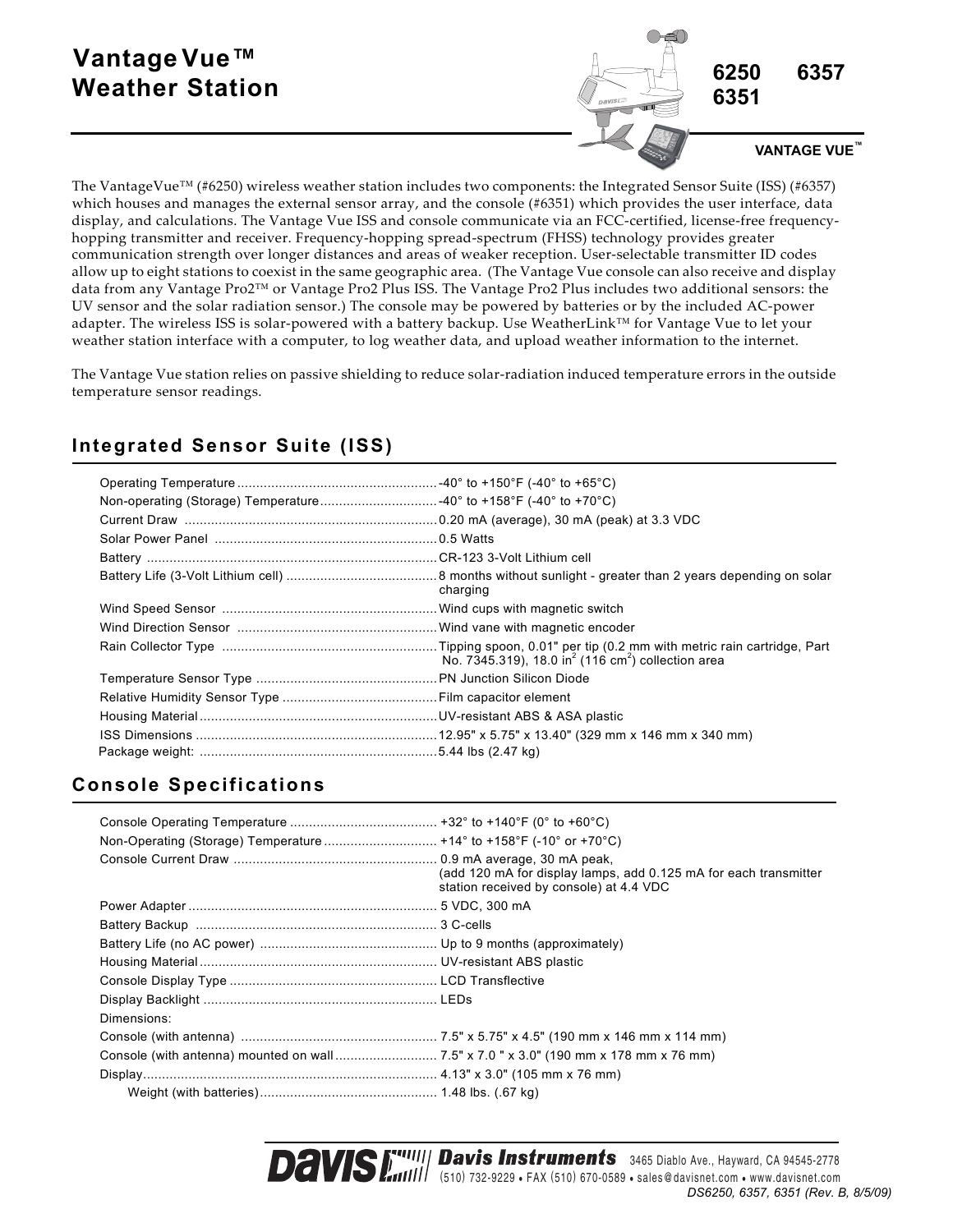# **Data Displayed on Console**

Data display categories are listed with General first, then in alphabetical order.

#### **General**

|                                      | Includes the past 25 values plus the current value listed unless<br>otherwise noted; all can be cleared and all totals reset                                                                                                                       |
|--------------------------------------|----------------------------------------------------------------------------------------------------------------------------------------------------------------------------------------------------------------------------------------------------|
|                                      | Includes the earliest time of occurrence of highs and lows; period<br>begins/ends at 12:00 am                                                                                                                                                      |
|                                      |                                                                                                                                                                                                                                                    |
|                                      | Period begins/ends at 12:00 am on the first of January unless<br>otherwise noted                                                                                                                                                                   |
|                                      | and represents the latest value within the last period on the graph;<br>totals can be set or reset                                                                                                                                                 |
|                                      | depends upon variable selected) (2.5 seconds for Last 25 Wind<br>Speeds)                                                                                                                                                                           |
|                                      | Graph Intervals to determine time span)                                                                                                                                                                                                            |
| Graph Variable Span (Vertical Scale) | . Automatic (varies depending upon data range); Maximum and<br>Minimum value in range appear in Weather Center                                                                                                                                     |
|                                      | Alarms sound for only 2 minutes (except for time) if operating on<br>battery power. Alarm message is displayed in Weather Center as<br>long as threshold is met or exceeded. Alarms can be silenced (but<br>not cleared) by pressing the DONE key. |
|                                      | 3 seconds (#8=longest)                                                                                                                                                                                                                             |
|                                      |                                                                                                                                                                                                                                                    |

#### **Barometric Pressure**

|                                                                                                   | limits entry of lower eleivation to -999' when using feet as elevation<br>unit.)                                                           |
|---------------------------------------------------------------------------------------------------|--------------------------------------------------------------------------------------------------------------------------------------------|
|                                                                                                   |                                                                                                                                            |
|                                                                                                   | Sea-Level Reduction Equations Used  United States Method employed prior to use of current "R Factor"<br>method ("NOAA"), Altimeter Setting |
|                                                                                                   |                                                                                                                                            |
|                                                                                                   |                                                                                                                                            |
|                                                                                                   |                                                                                                                                            |
|                                                                                                   |                                                                                                                                            |
|                                                                                                   | Change 0.02" (.7hPa/mb, .5 mm Hg)= Slowly                                                                                                  |
|                                                                                                   | or slowly)                                                                                                                                 |
|                                                                                                   |                                                                                                                                            |
|                                                                                                   | Barometer change 24-hour                                                                                                                   |
|                                                                                                   |                                                                                                                                            |
|                                                                                                   | Low Threshold from Current Trend for Storm Warning (Falling Trend)                                                                         |
| Range for Rising and Falling Trend Alarms  0.01 to 0.25" Hg (0.1 to 6.4 mm Hg, 0.1 to 8.5 hPa/mb) |                                                                                                                                            |
| Clock                                                                                             |                                                                                                                                            |

# Resolution ........................................................................ 1 minute Units ................................................................................. Time: 12 or 24 hour format (user-selectable) Date.................................................................................. US or International format (user-selectable) Accuracy........................................................................... ±8 seconds/month Adjustments...................................................................... Time: Automatic Daylight Savings Time (for users in North America and Europe that observe it in AUTO mode, MANUAL setting available for all other areas) Date: Automatic Leap Year Alarms .............................................................................. Once per day at set time when active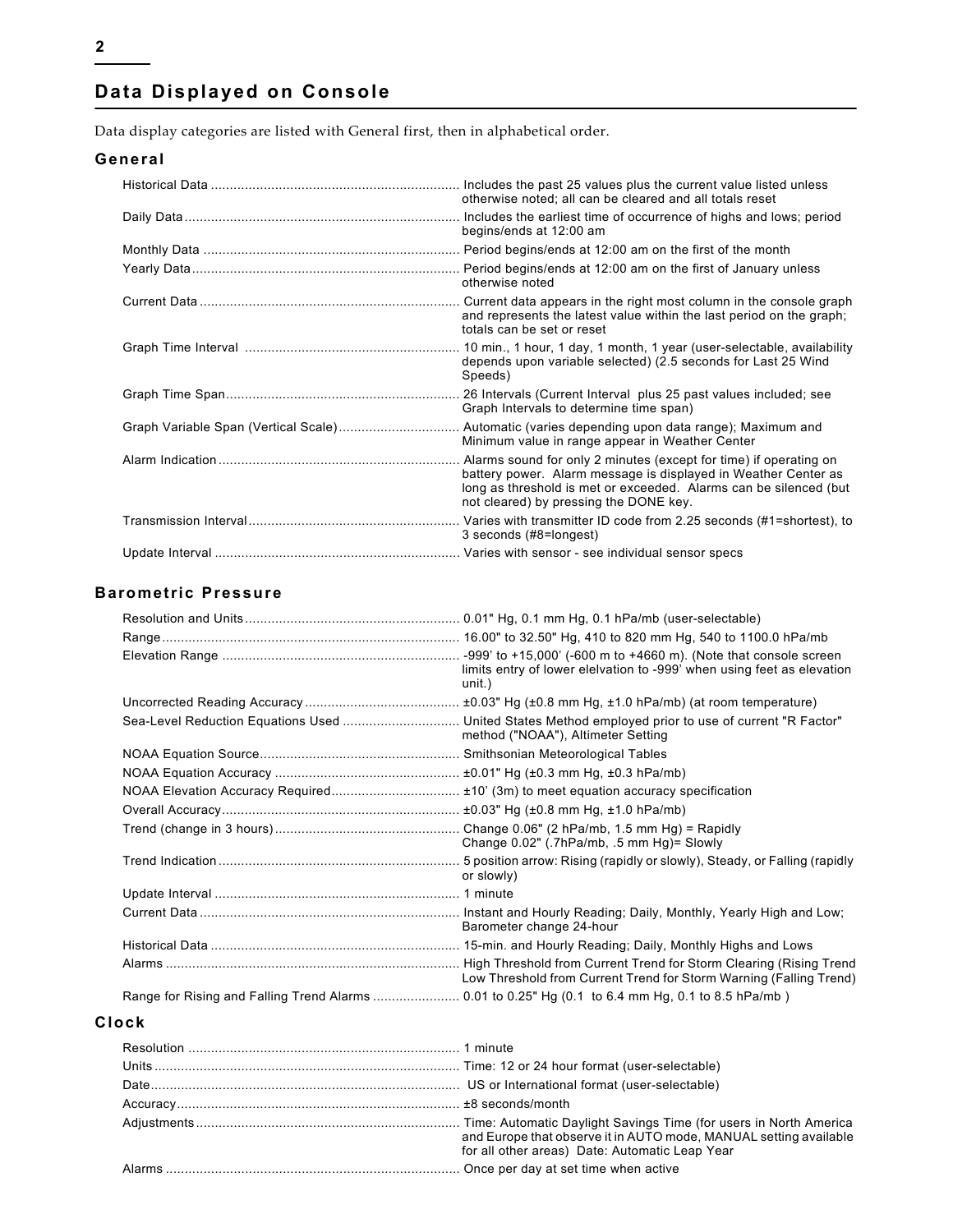#### **Dewpoint (calculated)**

#### **Evapotranspiration (calculated, requires Vantage Pro2 ISS with solar radiation sensor)**

|          | comparision against a CIMIS ET weather station                                   |
|----------|----------------------------------------------------------------------------------|
|          |                                                                                  |
|          | Irrigation Management Information System) including Net Radiation<br>calculation |
|          |                                                                                  |
|          |                                                                                  |
|          |                                                                                  |
| Forecast |                                                                                  |

#### Variables Used.................................................................. Barometric Reading & Trend, Wind Speed & Direction, Rainfall, Temperature, Humidity, Latitude & Longitude, Time of Year Update Interval.................................................................. 1 hour Display Format.................................................................. Icons on top center of display; displays weather condtions that may occur for the next 12 hours. Variables Predicted ........................................................... Sky Condition, Precipitation

#### **Heat Index (calculated)**

| to increase range of use |
|--------------------------|
|                          |
|                          |
|                          |
|                          |

#### **Humidity**

| Inside Relative Humidity (sensor located in console) |     |
|------------------------------------------------------|-----|
|                                                      |     |
|                                                      |     |
|                                                      |     |
|                                                      |     |
|                                                      | Low |
|                                                      |     |
|                                                      |     |
| Outside Relative Humidity (sensor located in ISS)    |     |
|                                                      |     |
|                                                      |     |
|                                                      |     |
|                                                      |     |
|                                                      |     |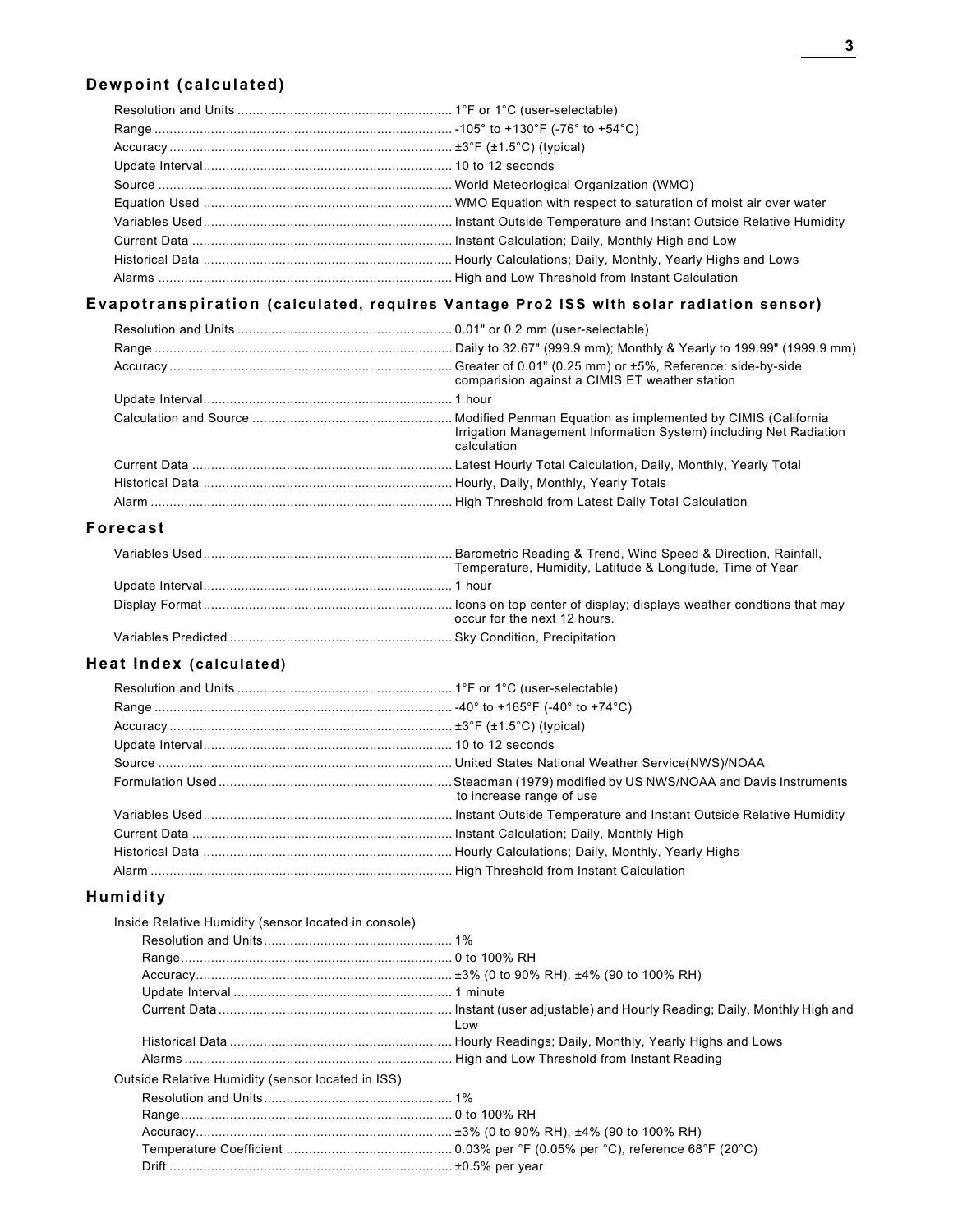| High and Low |
|--------------|
|              |
|              |

#### **Moon Phase**

| screen resolution)                                  |
|-----------------------------------------------------|
| Moon, Wanning Gibbous, Last Quarter, Waning Cresent |
|                                                     |

### **Rainfall**

| accumlulation ends a storm event                                                                                  |
|-------------------------------------------------------------------------------------------------------------------|
| date user-selectable) and Storm (with begin date); Umbrella is<br>displayed when 15 minute total exceeds zero     |
| and Storm (with begin and end dates)                                                                              |
| High Threshold from Latest Flash Flood (15-min. total, default is<br>0.50", 12.7 mm), 24-hour Total, Storm Total, |
|                                                                                                                   |

#### **Rain Rate**

| time greater than 15 minutes or only one tip of the rain collector<br>constitutes a rain rate of zero. |
|--------------------------------------------------------------------------------------------------------|
|                                                                                                        |
|                                                                                                        |
|                                                                                                        |

#### **Solar Radiation (requires Vantage Pro2 ISS with solar radiation sensor)**

| °C) |
|-----|
|     |
|     |

#### **Sunrise and Sunset**

#### **Temperature**

| Inside Temperature (sensor located in console) |                                                          |
|------------------------------------------------|----------------------------------------------------------|
|                                                |                                                          |
|                                                | Historical Data and Alarms: 1°F or 1°C (user-selectable) |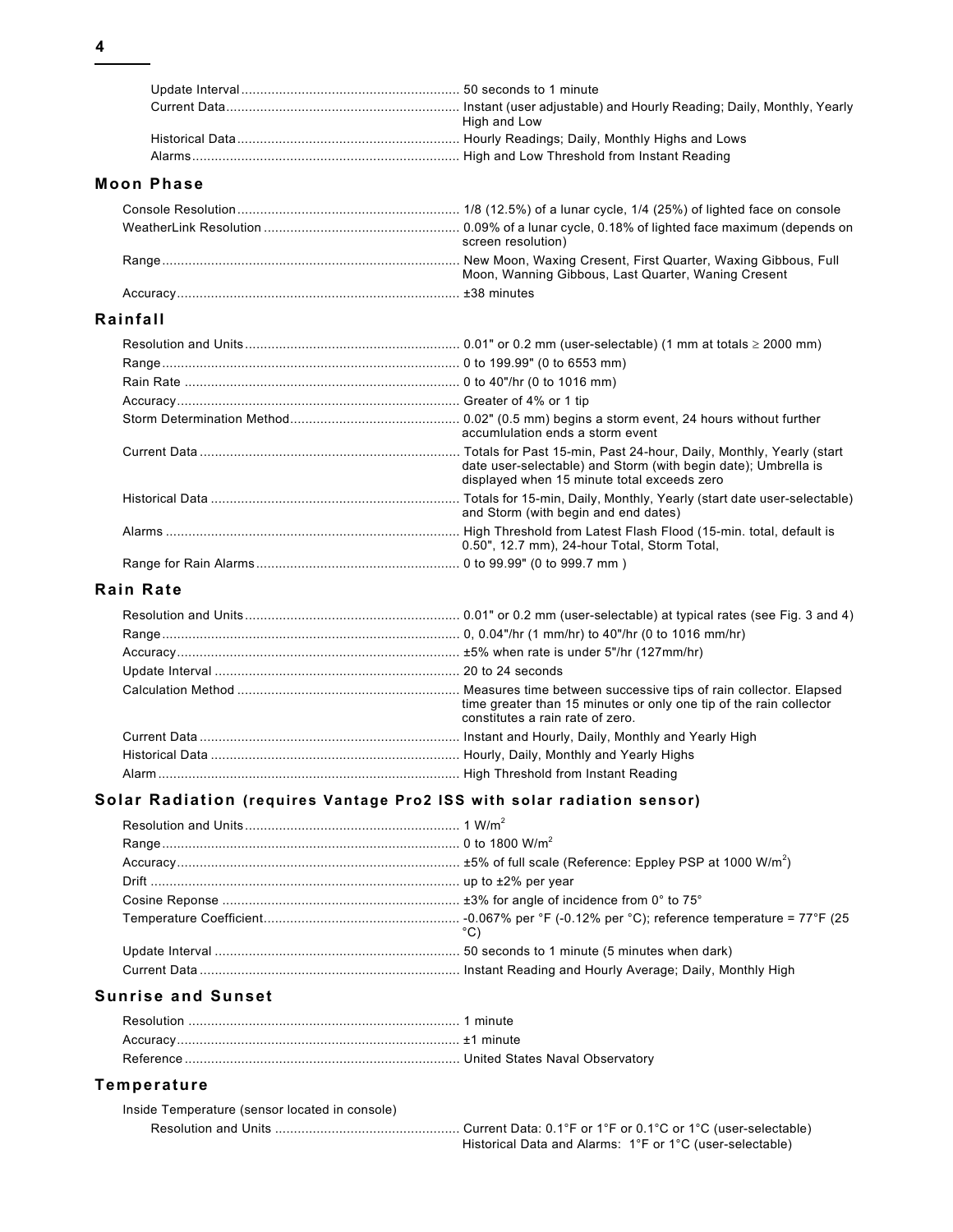|   | ۰        |
|---|----------|
|   |          |
| ٠ |          |
|   | I<br>ï   |
|   | ۰,<br>۰, |

|                                             | Low                                                                                                                            |
|---------------------------------------------|--------------------------------------------------------------------------------------------------------------------------------|
|                                             |                                                                                                                                |
|                                             | for Last 25 Days; Temp change per hour, Temp chamge for last 24                                                                |
|                                             | hours.                                                                                                                         |
|                                             |                                                                                                                                |
| Outside Temperature (sensor located in ISS) |                                                                                                                                |
|                                             |                                                                                                                                |
|                                             | (see Fig. 1) Historical Data and Alarms: 1°F or 1°C (user-selectable)                                                          |
|                                             |                                                                                                                                |
|                                             |                                                                                                                                |
|                                             | (see Fig. 2)                                                                                                                   |
|                                             | Radiation Induced Error (Passive Shield) +4°F (2°C) at solar noon (insolation = 1040 W/m <sup>2</sup> , avg. wind speed $\leq$ |
|                                             | 2 mph (1 m/s)) (reference: RM Young Model 43408 Fan-Aspirated                                                                  |
|                                             | Radiation Shield)                                                                                                              |
|                                             |                                                                                                                                |
|                                             |                                                                                                                                |
|                                             | Low                                                                                                                            |
|                                             |                                                                                                                                |
|                                             |                                                                                                                                |

# **Ultra Violet (UV) Radiation Index (requires Vantage Pro2 ISS with UV sensor)**

| (Extremely High)) |
|-------------------|
|                   |
|                   |
|                   |

## **Wind**

| Wind Chill (Calculated) |                                                                       |
|-------------------------|-----------------------------------------------------------------------|
|                         |                                                                       |
|                         |                                                                       |
|                         |                                                                       |
|                         |                                                                       |
|                         |                                                                       |
|                         |                                                                       |
|                         |                                                                       |
|                         |                                                                       |
|                         |                                                                       |
|                         |                                                                       |
| <b>Wind Direction</b>   |                                                                       |
|                         |                                                                       |
|                         |                                                                       |
|                         |                                                                       |
|                         |                                                                       |
|                         | <b>Monthly Dominant</b>                                               |
|                         | <b>Monthly Dominants</b>                                              |
| Wind Speed              |                                                                       |
|                         |                                                                       |
|                         |                                                                       |
|                         |                                                                       |
|                         |                                                                       |
|                         |                                                                       |
|                         | with Direction of Gust; 2-minute Average; Hourly High; Daily, Monthly |
|                         | and Yearly High with Direction of High; Beaufort Scale                |
|                         | and Yearly Highs with Direction of Highs                              |
|                         |                                                                       |